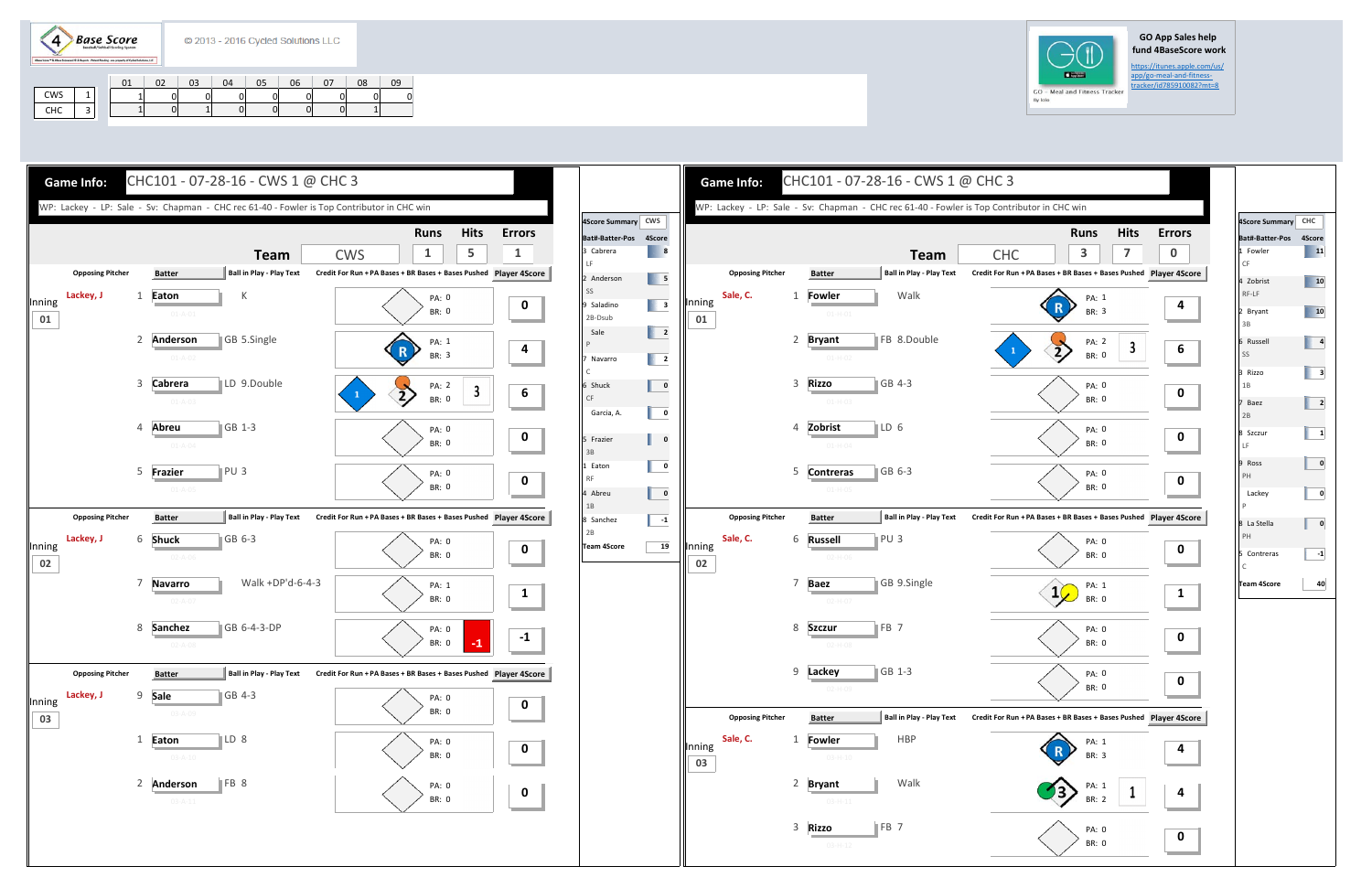

|                         | 4              | Zobrist<br>$03 - H - 13$          |            |                                                                                                                                                                                                                                                                                        | PA: 1<br>${\bf 1}$<br>BR: 0 | 4<br>6                                                                                                                                                                                                                                                           |
|-------------------------|----------------|-----------------------------------|------------|----------------------------------------------------------------------------------------------------------------------------------------------------------------------------------------------------------------------------------------------------------------------------------------|-----------------------------|------------------------------------------------------------------------------------------------------------------------------------------------------------------------------------------------------------------------------------------------------------------|
|                         | 5              | <b>Contreras</b><br>$03 - H - 14$ |            |                                                                                                                                                                                                                                                                                        | PA: 0<br><b>BR: 0</b>       | $-1$                                                                                                                                                                                                                                                             |
| <b>Opposing Pitcher</b> |                | <b>Batter</b>                     |            |                                                                                                                                                                                                                                                                                        |                             |                                                                                                                                                                                                                                                                  |
| Sale, C.                | 6              | <b>Russell</b><br>$04 - H - 15$   |            |                                                                                                                                                                                                                                                                                        | PA: 0<br><b>BR: 0</b>       | 0                                                                                                                                                                                                                                                                |
|                         | $\overline{7}$ | <b>Baez</b><br>$04 - H - 16$      | К          |                                                                                                                                                                                                                                                                                        | PA: 0<br>BR: 0              | 0                                                                                                                                                                                                                                                                |
|                         | 8              | <b>Szczur</b><br>$04 - H - 17$    |            |                                                                                                                                                                                                                                                                                        | PA: 0<br>BR: 0              | 0                                                                                                                                                                                                                                                                |
| <b>Opposing Pitcher</b> |                | <b>Batter</b>                     |            |                                                                                                                                                                                                                                                                                        |                             |                                                                                                                                                                                                                                                                  |
| Sale, C.                | 9              | Lackey<br>$05-H-18$               | К          |                                                                                                                                                                                                                                                                                        | PA: 0<br>BR: 0              | 0                                                                                                                                                                                                                                                                |
|                         | $\mathbf{1}$   | Fowler<br>$05 - H - 19$           |            |                                                                                                                                                                                                                                                                                        | PA: 1<br>BR: 2              | 3                                                                                                                                                                                                                                                                |
|                         | 2              | <b>Bryant</b><br>$05-H-20$        | К          |                                                                                                                                                                                                                                                                                        | PA: 0<br>BR: 0              | 0                                                                                                                                                                                                                                                                |
|                         | 3              | <b>Rizzo</b><br>$05-H-21$         |            |                                                                                                                                                                                                                                                                                        | PA: 1<br>1<br>BR: 0         | 2<br>3                                                                                                                                                                                                                                                           |
|                         | 4              | Zobrist<br>$05-H-22$              |            |                                                                                                                                                                                                                                                                                        | PA: 0<br>BR: 0              | 0                                                                                                                                                                                                                                                                |
| <b>Opposing Pitcher</b> |                | <b>Batter</b>                     |            |                                                                                                                                                                                                                                                                                        |                             |                                                                                                                                                                                                                                                                  |
| Sale, C.                | 5              | <b>Contreras</b><br>$06-H-23$     |            |                                                                                                                                                                                                                                                                                        | PA: 0<br>BR: 0              | 0                                                                                                                                                                                                                                                                |
|                         | 6              | <b>Russell</b><br>$06-H-24$       |            |                                                                                                                                                                                                                                                                                        | PA: 2<br>BR: 0              | $\overline{\mathbf{c}}$                                                                                                                                                                                                                                          |
|                         | $\overline{7}$ | <b>Baez</b><br>$06-H-25$          |            |                                                                                                                                                                                                                                                                                        | PA: 0<br>BR: 0              | 0                                                                                                                                                                                                                                                                |
|                         | 8              | <b>Szczur</b><br>$06-H-26$        | Walk (IBB) |                                                                                                                                                                                                                                                                                        | PA: 1<br>BR: 0              | 1                                                                                                                                                                                                                                                                |
|                         | 9              | <b>Ross</b><br>$06-H-27$          | К          |                                                                                                                                                                                                                                                                                        | PA: 0<br>BR: 0              | 0                                                                                                                                                                                                                                                                |
| <b>Opposing Pitcher</b> |                | <b>Batter</b>                     |            |                                                                                                                                                                                                                                                                                        |                             |                                                                                                                                                                                                                                                                  |
| Jones, N.               | 1              | Fowler<br>$07-H-28$               |            |                                                                                                                                                                                                                                                                                        | PA: 0<br>BR: 0              | 0                                                                                                                                                                                                                                                                |
|                         | 2              | <b>Bryant</b><br>$07 - H - 29$    |            |                                                                                                                                                                                                                                                                                        | PA: 0<br>BR: 0              | 0                                                                                                                                                                                                                                                                |
|                         |                |                                   |            | GB 6-3-DP<br><b>Ball in Play - Play Text</b><br>GB 2-3<br>$\ $ LD 7<br><b>Ball in Play - Play Text</b><br>LD 8.Single<br>PU 5.Single<br>GB 1-3<br>Ball in Play - Play Text<br>GB 6-3<br>LD 7.Double<br>GB 5-3<br><b>Ball in Play - Play Text</b><br>LD <sub>9</sub><br>PU <sub>3</sub> | GB 8.Single +DP'd-6-3       | Credit For Run + PA Bases + BR Bases + Bases Pushed Player 4S<br>Credit For Run + PA Bases + BR Bases + Bases Pushed Player 4S<br>Credit For Run + PA Bases + BR Bases + Bases Pushed Player 4S<br>Credit For Run + PA Bases + BR Bases + Bases Pushed Player 4S |